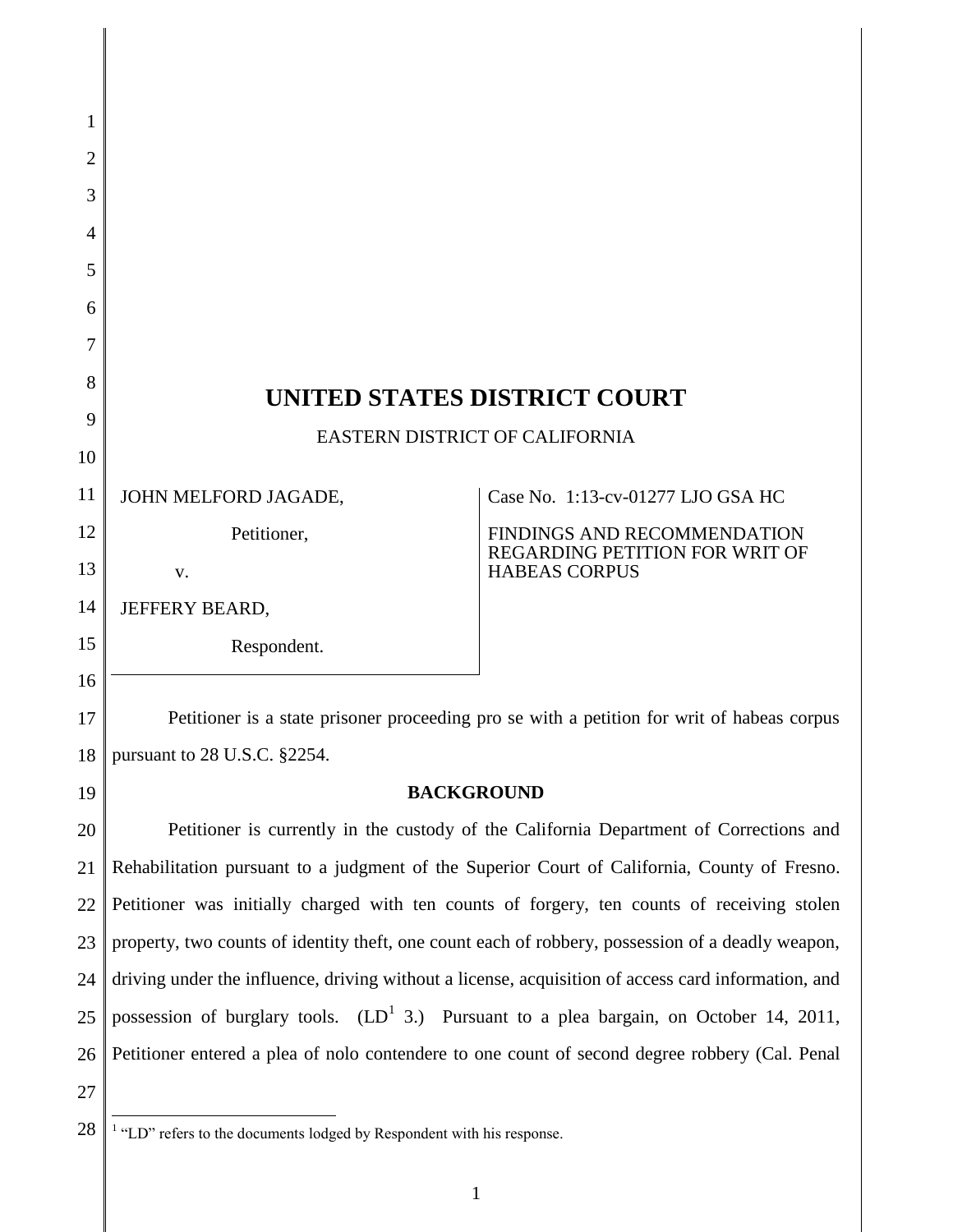1 2 3 Code § 211), one count of identity theft (Cal. Penal Code §  $530.5(c)(3)$ ), and one count of misdemeanor driving under the influence. (LD 2, 3, 4.) On February 2, 2012, he was sentenced to a determinate term of six years and four months in state prison. (LD 2.)

4 5 6 7 8 9 On October 2, 2012, Petitioner filed a petition for writ of habeas corpus in the California Court of Appeal, Fifth Appellate District. (LD 5.) The petition was denied without comment on January 9, 2013. (LD 6.) On February 12, 2013, he filed another habeas petition in the Fifth District Court of Appeal. (LD 7.) The appellate court denied the petition without comment on March 21, 2013. (LD 8.) On April 10, 2013, Petitioner filed a habeas petition in the California Supreme Court. (LD 9.) The petition was summarily denied on June 26, 2013. (LD 10.)

10 11 12 13 14 15 16 17 18 19 On August 9, 2013, Petitioner filed the instant federal habeas petition in this Court. He raises the following grounds for relief: 1) Defense counsel rendered ineffective assistance of counsel; 2) His plea was not entered voluntarily and knowingly because he was not taking his prescribed psychotropic medication, and because counsel coerced him into taking the plea deal; 3) His sentence pursuant to the Three Strikes law violates principles of double jeopardy and ex post facto because the prior "strike" convictions occurred prior to the effective date of the Three Strikes law; and 4) His due process rights were violated when defense counsel failed to provide him with a copy of defense counsel's declaration during his initial habeas proceeding. On November 21, 2013, Respondent filed an answer to the petition. On December 24, 2013, Petitioner filed a traverse.

20

21

**A. Jurisdiction**

### **DISCUSSION**

22 23 24 25 26 27 28 Relief by way of a petition for writ of habeas corpus extends to a person in custody pursuant to the judgment of a state court if the custody is in violation of the Constitution or laws or treaties of the United States. 28 U.S.C.  $\S$  2254(a); 28 U.S.C.  $\S$  2241(c)(3); Williams v. Taylor, 529 U.S. 362, 375 (2000). Petitioner asserts that he suffered violations of his rights as guaranteed by the U.S. Constitution. The challenged conviction arises out of Fresno County Superior Court, which is located within the jurisdiction of this Court. 28 U.S.C. § 2254(a); 28 U.S.C. § 2241(d).

2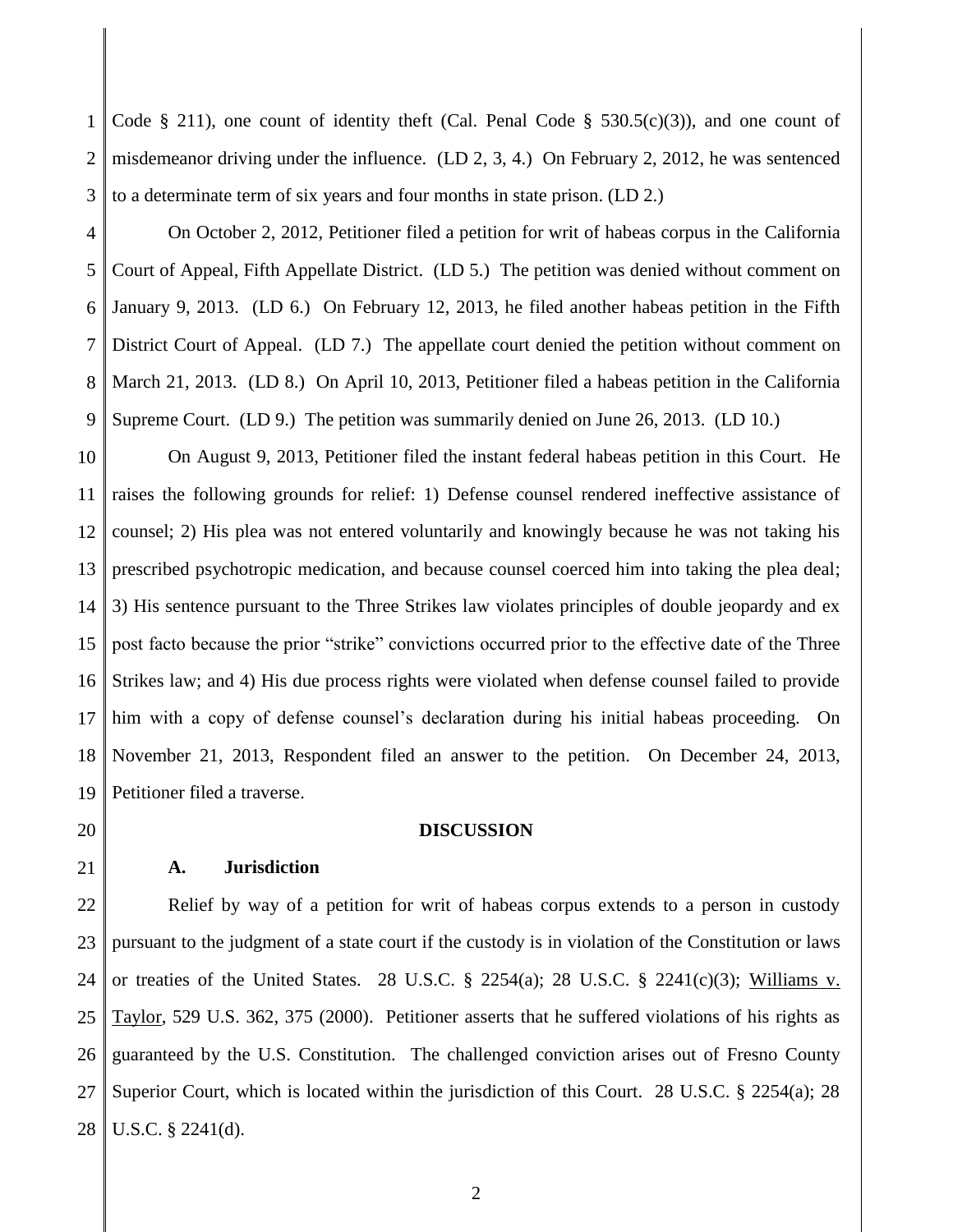1 2 3 4 5 6 7 8 9 10 11 12 13 14 15 16 17 18 19 20 21 22 23 24 25 26 27 28 On April 24, 1996, Congress enacted the Antiterrorism and Effective Death Penalty Act of 1996 ("AEDPA"), which applies to all petitions for writ of habeas corpus filed after its enactment. Lindh v. Murphy, 521 U.S. 320 (1997); Jeffries v. Wood, 114 F.3d 1484, 1499 (9th Cir. 1997) (en banc). The instant petition was filed after the enactment of the AEDPA and is therefore governed by its provisions. **B. Standard of Review** Under the AEDPA, relitigation of any claim adjudicated on the merits in state court is barred unless a petitioner can show that the state court's adjudication of his claim: (1) resulted in a decision that was contrary to, or involved an unreasonable application of, clearly established Federal law, as determined by the Supreme Court of the United States; or (2) resulted in a decision that was based on an unreasonable determination of the facts in light of the evidence presented in the State court proceeding. 28 U.S.C. § 2254(d); Harrington v. Richter, U.S. , 131 S.Ct 770, 784, 178 L.Ed.2d 624 (2011); Lockyer v. Andrade, 538 U.S. 63, 70-71 (2003); Williams, 529 U.S. at 413. As a threshold matter, this Court must "first decide what constitutes 'clearly established Federal law, as determined by the Supreme Court of the United States.'" Lockyer, 538 U.S. at 71 (quoting 28 U.S.C.  $\S$  2254(d)(1)). In ascertaining what is "clearly established Federal law," this Court must look to the "holdings, as opposed to the dicta, of [the Supreme Court's] decisions as of the time of the relevant state-court decision." Williams, 592 U.S. at 412. "In other words, 'clearly established Federal law' under § 2254(d)(1) is the governing legal principle or principles set forth by the Supreme Court at the time the state court renders its decision." Id. In addition, the Supreme Court decision must "'squarely address [] the issue in th[e] case' or establish a legal principle that 'clearly extend[s]' to a new context to the extent required by the Supreme Court in . . . recent decisions"; otherwise, there is no clearly established Federal law for purposes of review under AEDPA. Moses v. Payne, 555 F.3d 742, 754 (9th Cir.2009) (quoting Wright v. Van Patten, 552 U.S. 120, 125 (2008)); Panetti v. Quarterman, 551 U.S. 930 (2007); Carey v. Musladin, 549 U.S. 70 (2006). If no clearly established Federal law exists, the inquiry is at an end and the Court must defer to the state court's decision. Carey, 549 U.S. 70; Wright, 552 U.S. at 126; Moses, 555 F.3d at 760.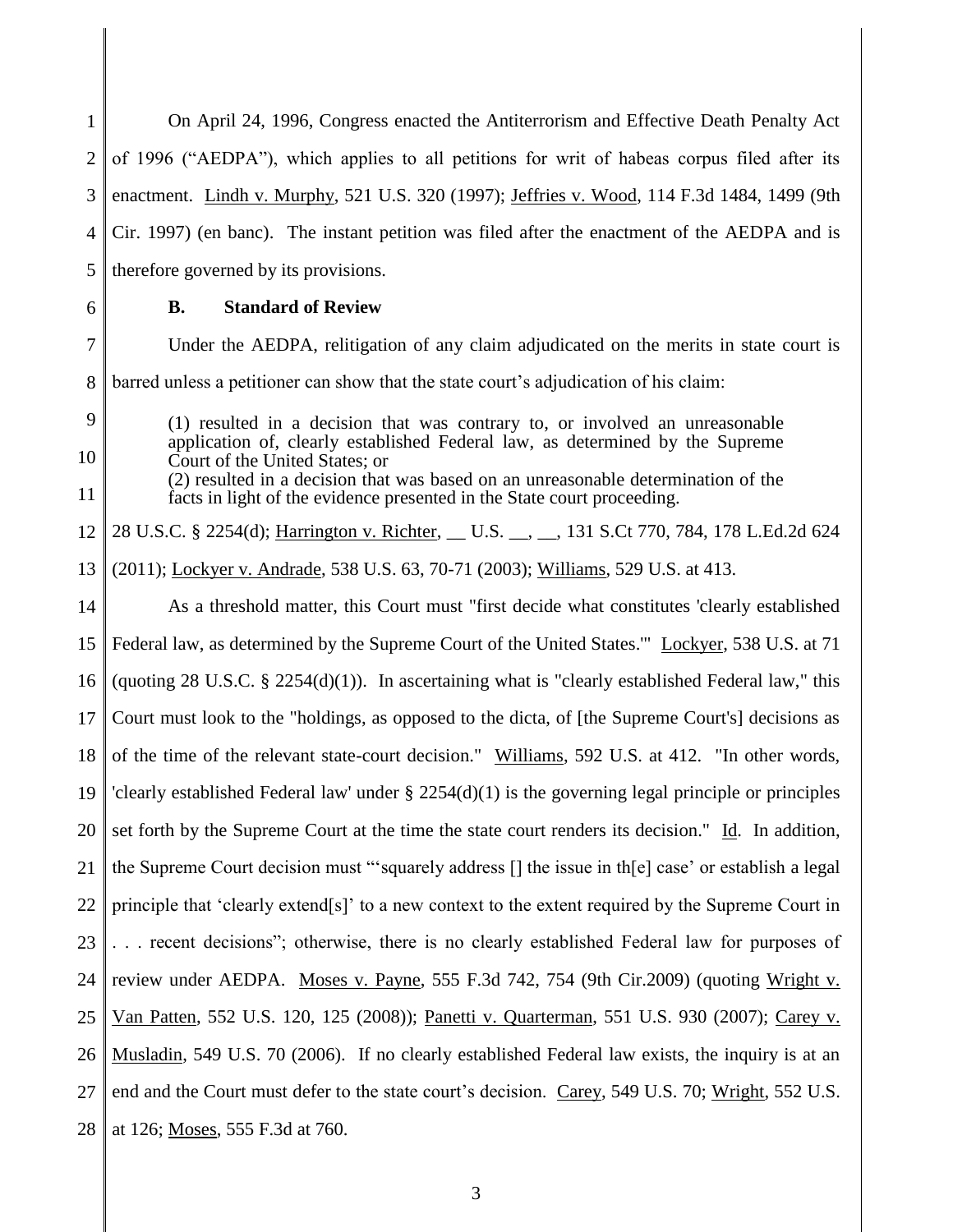1 2 3 4 5 6 7 8 9 10 11 12 13 14 15 If the Court determines there is governing clearly established Federal law, the Court must then consider whether the state court's decision was "contrary to, or involved an unreasonable application of," [the] clearly established Federal law." Lockyer, 538 U.S. at 72 (quoting 28 U.S.C. § 2254(d)(1)). "Under the 'contrary to' clause, a federal habeas court may grant the writ if the state court arrives at a conclusion opposite to that reached by [the Supreme] Court on a question of law or if the state court decides a case differently than [the] Court has on a set of materially indistinguishable facts." Williams, 529 U.S. at 412-13; see also Lockyer, 538 U.S. at 72. "The word 'contrary' is commonly understood to mean 'diametrically different,' 'opposite in character or nature,' or 'mutually opposed.'" Williams, 529 U.S. at 405 (quoting Webster's Third New International Dictionary 495 (1976)). "A state-court decision will certainly be contrary to [Supreme Court] clearly established precedent if the state court applies a rule that contradicts the governing law set forth in [Supreme Court] cases." Id. If the state court decision is "contrary to" clearly established Supreme Court precedent, the state decision is reviewed under the pre-AEDPA de novo standard. Frantz v. Hazey, 533 F.3d 724, 735 (9th Cir.2008) (en banc).

16 17 18 19 20 21 22 23 24 25 26 27 28 "Under the 'reasonable application clause,' a federal habeas court may grant the writ if the state court identifies the correct governing legal principle from [the] Court's decisions but unreasonably applies that principle to the facts of the prisoner's case." Williams, 529 U.S. at 413. "[A] federal court may not issue the writ simply because the court concludes in its independent judgment that the relevant state court decision applied clearly established federal law erroneously or incorrectly. Rather, that application must also be unreasonable." Id. at 411; see also Lockyer, 538 U.S. at 75-76. The writ may issue only "where there is no possibility fairminded jurists could disagree that the state court's decision conflicts with [the Supreme Court's] precedents." Harrington, 131 S.Ct. at 784. In other words, so long as fairminded jurists could disagree on the correctness of the state courts decision, the decision cannot be considered unreasonable. Id. If the Court determines that the state court decision is objectively unreasonable, and the error is not structural, habeas relief is nonetheless unavailable unless the error had a substantial and injurious effect on the verdict. Brecht v. Abrahamson, 507 U.S. 619,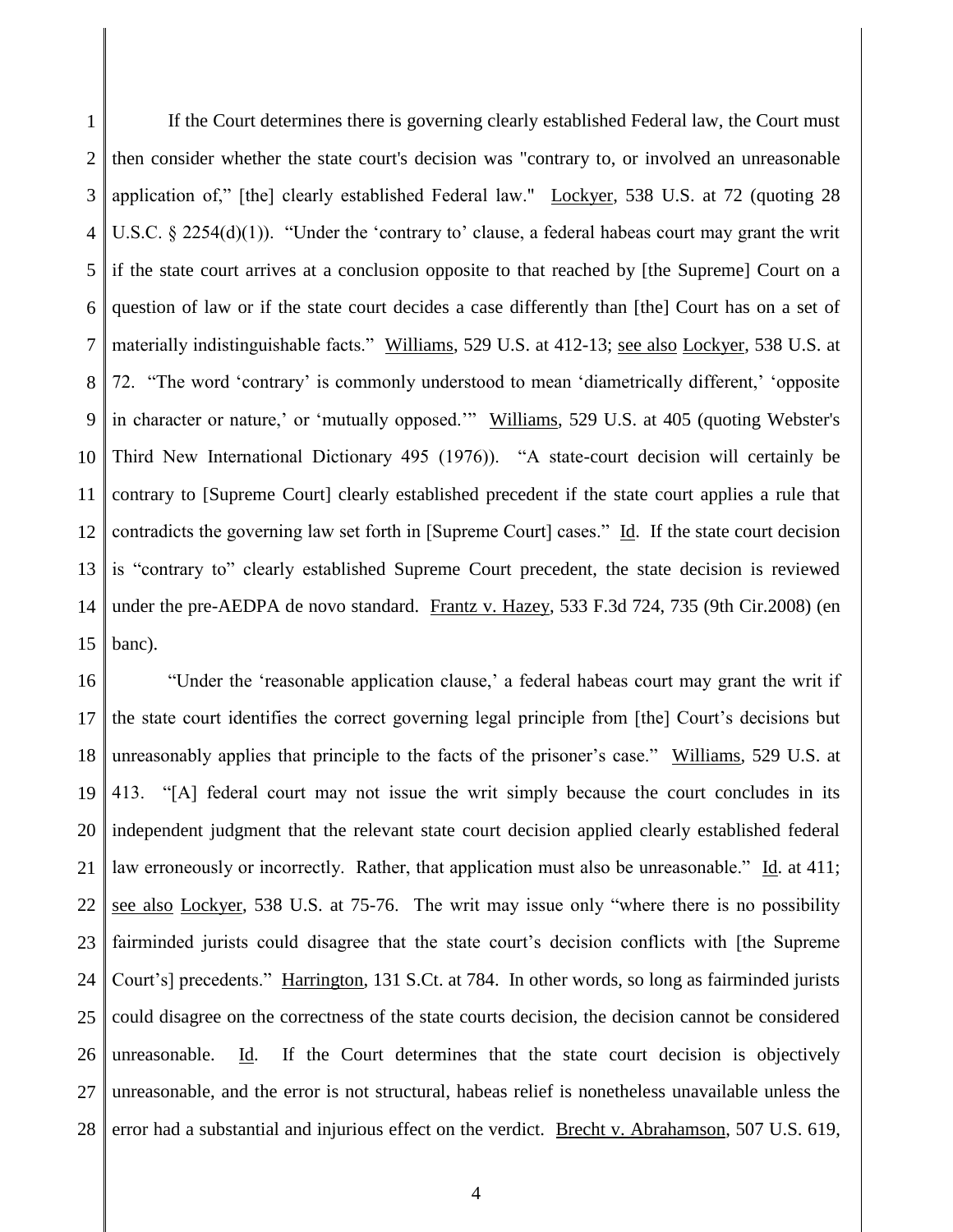1 637 (1993).

2 3 4 5 6 7 Petitioner has the burden of establishing that the decision of the state court is contrary to or involved an unreasonable application of United States Supreme Court precedent. Baylor v. Estelle, 94 F.3d 1321, 1325 (9th Cir. 1996). Although only Supreme Court law is binding on the states, Ninth Circuit precedent remains relevant persuasive authority in determining whether a state court decision is objectively unreasonable. See LaJoie v. Thompson, 217 F.3d 663, 669 (9th Cir.2000); Duhaime v. Ducharme, 200 F.3d 597, 600-01 (9th Cir.1999).

8 9 10 11 12 13 14 15 16 AEDPA requires considerable deference to the state courts. "[R]eview under §  $2254(d)(1)$  is limited to the record that was before the state court that adjudicated the claim on the merits," and "evidence introduced in federal court has no bearing on 2254(d)(1) review." Cullen v. Pinholster, \_\_ U.S. \_\_, \_\_, 131 S.Ct. 1388, 1398-99 (2011). "Factual determinations by state courts are presumed correct absent clear and convincing evidence to the contrary." Miller-El v. Cockrell, 537 U.S. 322, 340 (2003) (citing 28 U.S.C. § 2254(e)(1)). However, a state court factual finding is not entitled to deference if the relevant state court record is unavailable for the federal court to review. Townsend v. Sain, 372 U.S. 293, 319 (1963), *overruled by*, Keeney v. Tamayo-Reyes, 504 U.S. 1 (1992).

17

18

# **C. Review of Claims**

## 1. **Ineffective Assistance of Counsel**

19 20 21 22 Petitioner alleges defense counsel rendered ineffective assistance by: 1) failing to file a motion to dismiss based on destruction or concealment of evidence; 2) failing to challenge the prior "strike" convictions; and 3) failing to correct the notice of appeal to reflect that Petitioner wished to raise sentencing issues.

23 24 25 26 27 28 Petitioner presented this claim by habeas petition to the California Court of Appeal and the California Supreme Court. The claim was denied without comment. In such a case as this where the decision is unexplained, the Supreme Court has stated that "a habeas court must determine what arguments or theories supported . . . or could have supported, the state court's decision; and then it must ask whether it is possible fairminded jurists could disagree that those arguments or theories are inconsistent with the holding in a prior decision of this Court."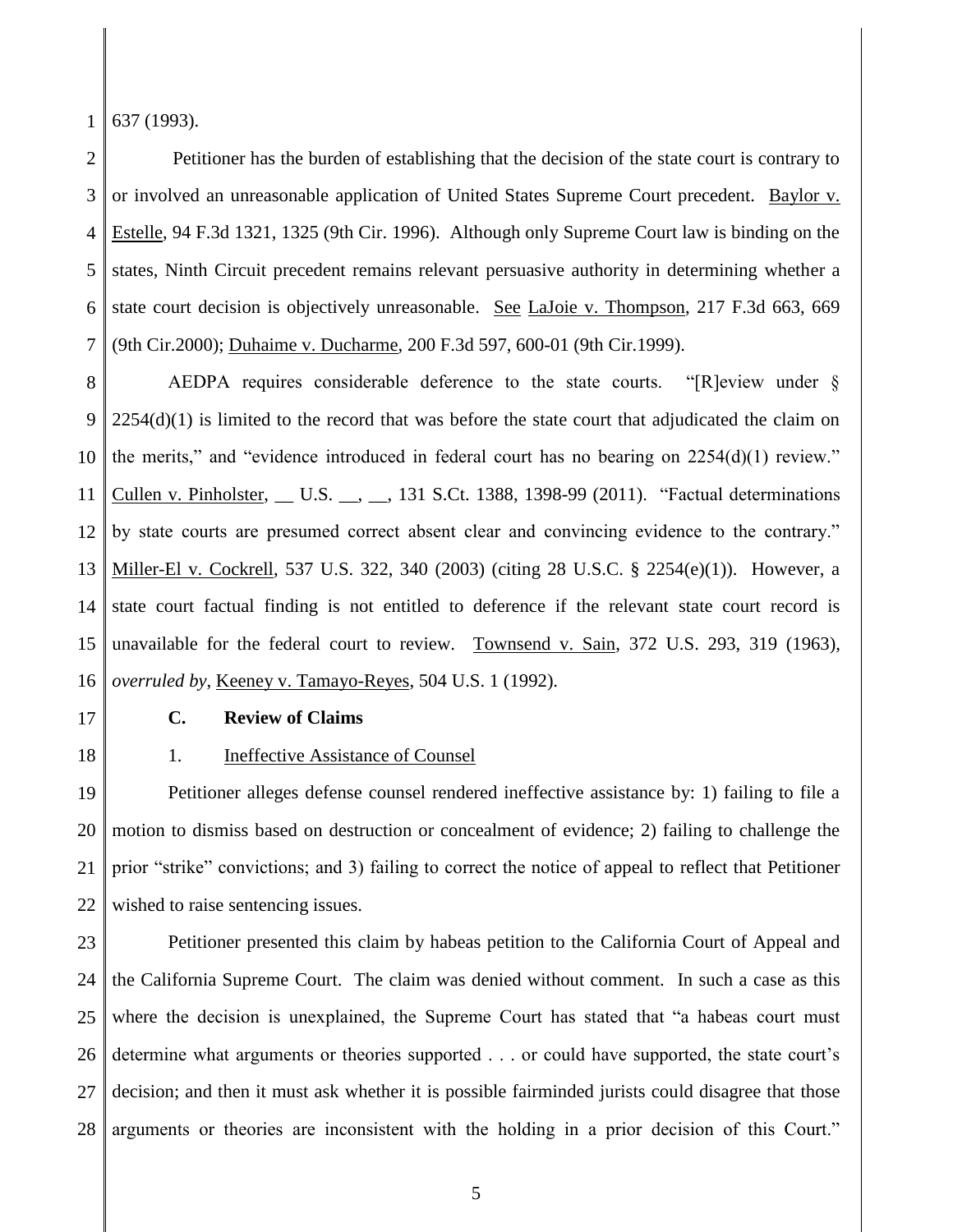1 2 Harrington, 131 S.Ct at 784. Petitioner bears the burden of showing that "there was no reasonable basis" for the state court decision. Pinholster, 131 S.Ct. at 1402.

3 4 5 6 7 8 9 10 11 12 13 14 15 16 17 18 19 The law governing ineffective assistance of counsel claims is clearly established. Canales v. Roe, 151 F.3d 1226, 1229 (9th Cir. 1998.) In a petition for writ of habeas corpus alleging ineffective assistance of counsel, the court must consider two factors. Harrington, 131 S.Ct. at 787; Strickland v. Washington, 466 U.S. 668, 687 (1984); Lowry v. Lewis, 21 F.3d 344, 346 (9th Cir. 1994). First, the petitioner must show that counsel's performance was deficient, requiring a showing that counsel made errors so serious that he or she was not functioning as the "counsel" guaranteed by the Sixth Amendment. Strickland, 466 U.S. at 687. The petitioner must show that "counsel's representation fell below an objective standard of reasonableness," and must identify counsel's alleged acts or omissions that were not the result of reasonable professional judgment considering the circumstances. Harrington, 131 S.Ct. at 787 (citing Strickland, 466 U.S. at 688); United States v. Quintero-Barraza, 78 F.3d 1344, 1348 (9th Cir. 1995). Petitioner must show that counsel's errors were so egregious as to deprive defendant of a fair trial, one whose result is reliable. Strickland, 466 U.S. at 688. Judicial scrutiny of counsel's performance is highly deferential. A court indulges a "'strong presumption' that counsel's representation was within the 'wide range' of reasonable professional assistance." Harrington, 131 S.Ct. at 787 (quoting Strickland, 466 U.S. at 687); Sanders v. Ratelle, 21 F.3d 1446, 1456 (9th Cir.1994).

20 21 22 23 24 25 26 27 28 Second, the petitioner must demonstrate prejudice, that is, he must show that "there is a reasonable probability that, but for counsel's unprofessional errors, the result ... would have been different." Strickland, 466 U.S. at 694. "It is not enough 'to show that the errors had some conceivable effect on the outcome of the proceeding.'" Harrington, 131 S.Ct. at 787 (quoting Strickland, 466 U.S. at 693). "Counsel's errors must be 'so serious as to deprive the defendant of a fair trial, a trial whose result is reliable.'" Harrington, 131 S.Ct. at 787-788 (quoting Strickland, 466 U.S. at 687). A court need not determine whether counsel's performance was deficient before examining the prejudice suffered by the petitioner as a result of the alleged deficiencies. Strickland, 466 U.S. at 697. Since the defendant must affirmatively prove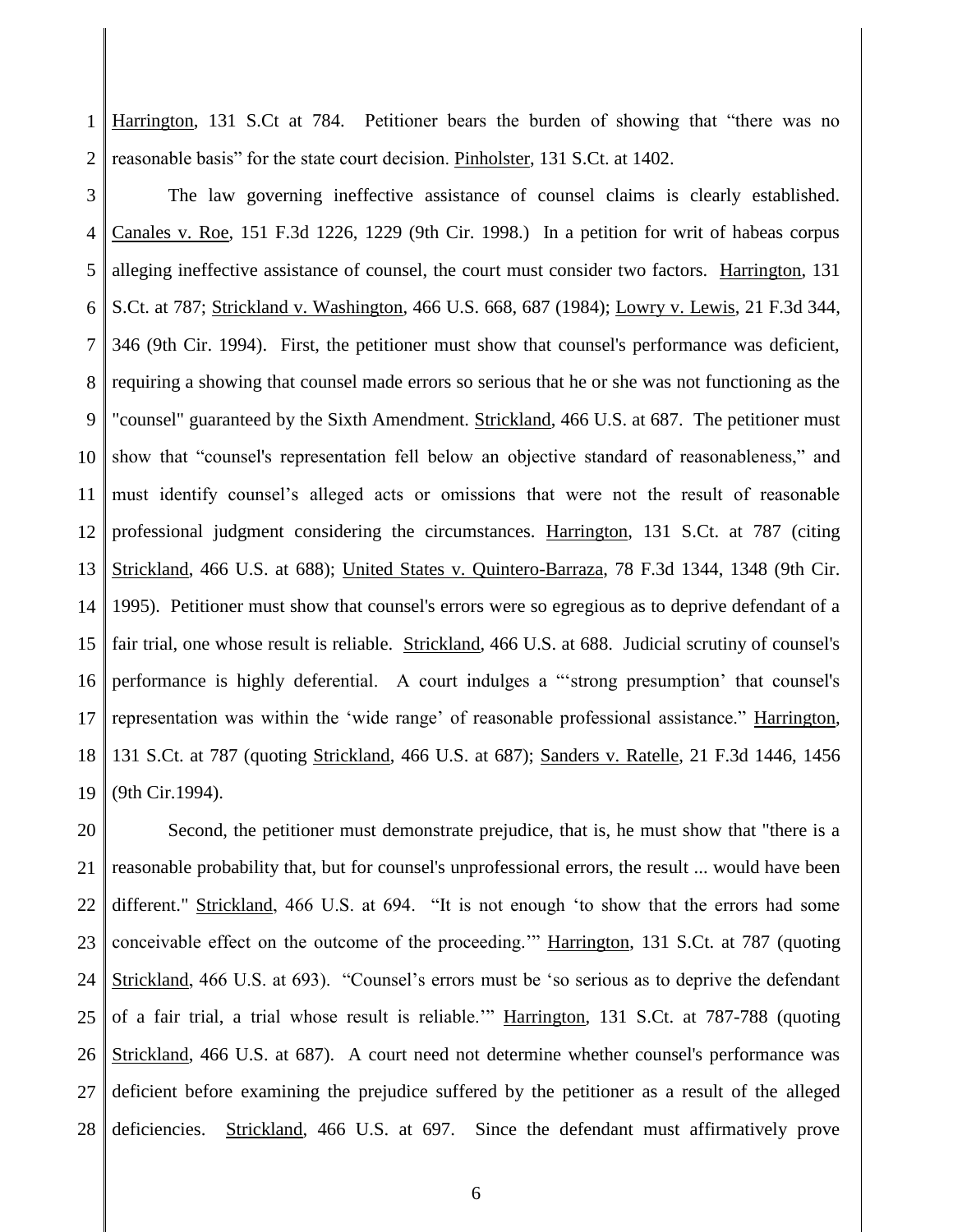1 prejudice, any deficiency that does not result in prejudice must necessarily fail.

2 3 4 5 6 Establishing that a state court's application of Strickland was unreasonable under 28 U.S.C. § 2254(d) is very difficult. Harrington, 131 S.Ct. at 788. Since the standards created by Strickland and § 2254(d) are both 'highly deferential,' when the two are applied in tandem, review is 'doubly' so. Harrington, 131 S.Ct. at 788 (quoting Knowles v. Mirzayance, 556 U.S. 111, 123 (2009)).

7

# **a. Motion to Dismiss Charges**

8 9 Petitioner first complains that defense counsel failed to move to dismiss the robbery charge based on destruction of evidence.

10 11 12 13 14 15 16 17 18 As Respondent correctly notes, Tollett v. Henderson limits habeas claims by state prisoners that have pled guilty or nolo contendere. Under Tollett, a prisoner cannot attack preplea constitutional violations unless the violations concern the voluntary and intelligent nature of the guilty plea itself. Tollett v. Henderson, 411 U.S. 258, 267 (1973) ("When a criminal defendant has solemnly admitted in open court that he is in fact guilty of the offense with which he is charged, he may not thereafter raise independent claims relating to the deprivation of constitutional rights that occurred prior to the entry of the guilty plea. He may only attack the voluntary and intelligent character of the guilty plea . . ."). Therefore, Petitioner's challenge to defense counsel's actions prior to the plea are barred under Tollett.

19 20 21 22 23 24 25 26 27 28 Even if the claim could be considered, it is clearly meritless. Counsel is under no duty to raise a frivolous motion. Jones v. Barnes, 463 U.S. 745 (1983). As noted by Respondent, California law does not allow for sanctioning the prosecution for "nonmalicious loss or destruction of evidence in the possession of a third party that is not subject to control by the prosecution." People v. Gopal, 171 Cal.App.3d 524, 542 (1985). In this case, the evidence at issue, a store surveillance video, was not obtained by the police. (Petition at 45.) In fact, the store taped over the video according to its regular practice. Therefore, had counsel filed a motion to dismiss charges on this basis, there is no reasonable likelihood it would have been granted. Accordingly, the state court reasonably concluded that counsel did not err, and that Petitioner did not suffer prejudice.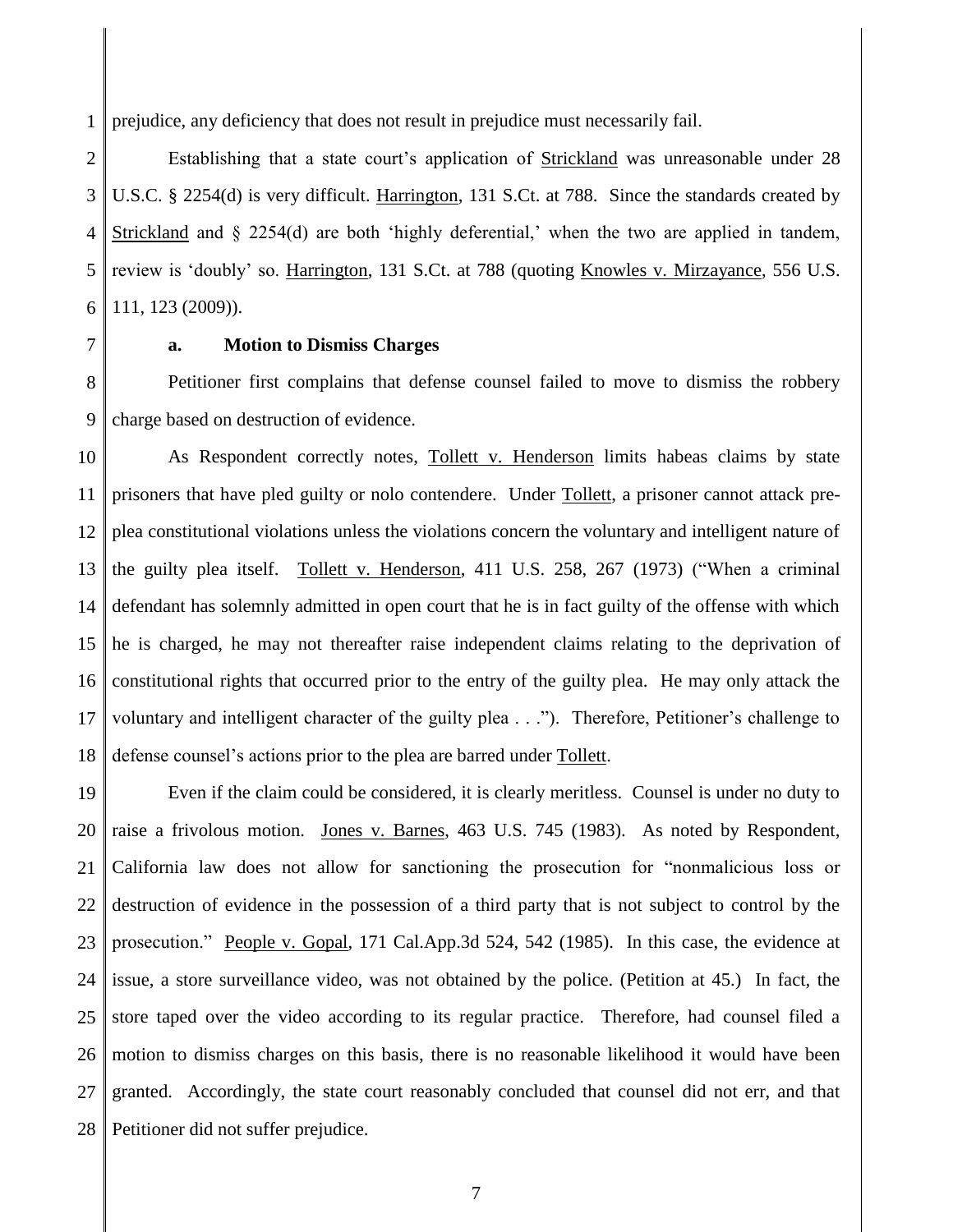1

#### **b. Prior Strike Convictions**

2 3 4 Petitioner next argues that counsel failed to challenge the prior strike convictions on the basis that the prior convictions could not constitute strikes because they preceded the enactment of the Three Strikes law.

5 6 7 8 9 10 11 12 Petitioner cannot demonstrate ineffective assistance because defense counsel did in fact seek dismissal in the interest of justice, and the trial court struck one of the priors thereby saving Petitioner from a life sentence. (Petition at 46; LD 4.) In addition, a motion for dismissal on Petitioner's asserted basis would have been futile since the California Supreme Court had previously held that the trial court has no duty to advise the pleading defendant that the conviction could be used to increase a future sentence. People v. Gurule, 28 Cal. $4^{th}$  557, 634 (2002). Therefore, Petitioner cannot demonstrate that counsel erred or that Petitioner suffered prejudice.

13

#### **c. Notice of Appeal**

14 15 16 17 18 19 20 21 22 Pursuant to Cal. Penal Code § 1237.5, in order to appeal a judgment of conviction by plea of guilty or nolo contendere, the defendant must file "with the trial court a written statement, executed under oath or penalty of perjury showing reasonable constitutional, jurisdictional, or other grounds going to the legality of the proceedings." Cal. Penal Code § 1237.5(a). Then, the trial court must execute a certificate of probable cause. Cal. Penal Code § 1237.5(b). The defendant must also file a notice of appeal. Cal. Rules of Court § 8.304(a). To the extent the grounds for appeal concern issues after entry of plea and do not bear on the plea's validity, a written statement and certificate of probable cause are not required. Cal. Rules of Court § 8.304(b).

23 24 25 26 27 28 In this case, Petitioner was sentenced on February 2, 2012. Defense counsel filed a notice of appeal on February 28, 2012, along with a request for certificate of probable cause. (Petition at 50-51.) The notice of appeal indicated that the appeal challenged the validity of the plea. (Id.) It did not indicate that Petitioner was raising post-plea issues, such as sentencing matters. (Id.) On February 28, 2012, the trial court denied the application for certificate of probable cause. (Id. at  $51-52$ .)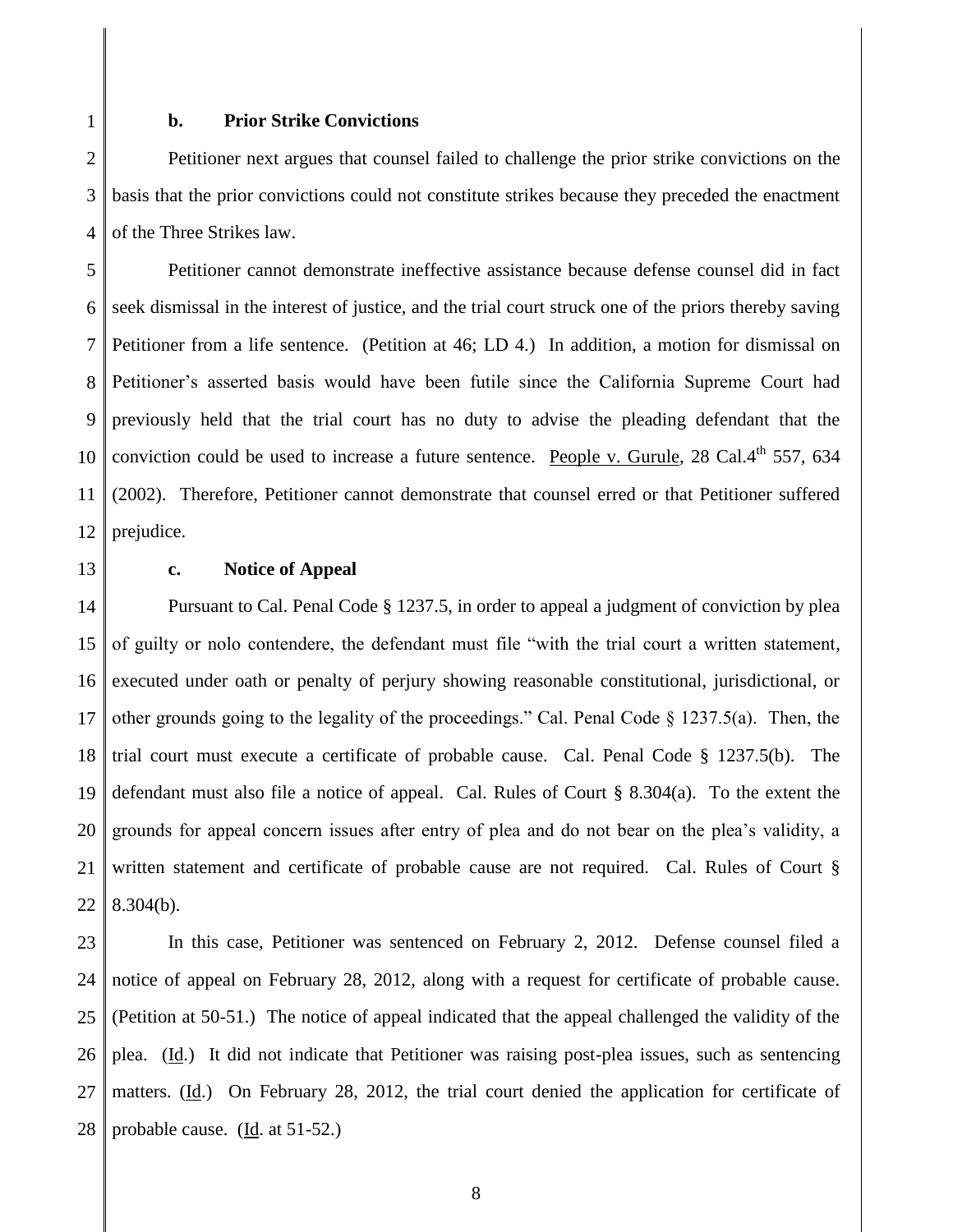1 2 3 4 5 On March 21, 2012, Central California Appellate Program ("CCAP") sent defense counsel a letter advising him that the notice of appeal was defective because counsel had failed to note that the appeal concerned sentencing issues. (Petition at 27.) CCAP advised counsel that there was still time in which to cure the defect. Defense counsel stated he did not recall ever receiving this letter; if he had, he would have filed an amended notice of appeal. (Petition at 46.)

6 7 8 9 10 11 12 13 14 15 16 17 Petitioner argues counsel rendered ineffective assistance by ignoring and failing to act on the letter from CCAP, thereby failing to perfect his notice of appeal with respect to sentencing issues. Petitioner's claim is without merit. Although defense counsel did not perfect the appeal to include sentencing issues, the state court reasonably determined that his failure did not constitute ineffective assistance. As pointed out by Respondent, Petitioner only raised one claim concerning sentencing, to wit, that his prior convictions could not be used as strikes since they predated the Three Strikes law. That claim, as previously discussed, is meritless since it was firmly established California law that convictions predating the Three Strikes law could constitute strikes. Gurule, 28 Cal.4<sup>th</sup> at 634; People v. Sipe, 36 Cal.App. $4^{th}$  468, 478-79 (1995). Thus, Petitioner cannot show ineffectiveness insofar as counsel cannot be faulted for failing to raise a meritless claim on appeal. $^2$  In addition, he suffered no prejudice from counsel's alleged ineffectiveness because the appeal would certainly have been rejected. The claim should be

- 18 denied.
- 19

# 2. Involuntary and Unknowing Plea

20 21 22 23 24 Petitioner next claims he did not enter his plea voluntarily or knowingly because: 1) he was not taking his psychotropic medication at the time of plea; and 2) defense counsel coerced him into pleading nolo contendere. This claim was raised by habeas petition before the California Supreme Court where it was denied without comment. Therefore, the Court must determine whether it is possible fairminded jurists could disagree that the state court decision

25

 $\overline{a}$ 

27 28 controlling since defense counsel in this case did file a notice of appeal concerning the validity of the plea. Flores-Ortega does not "squarely address" the issue. Wright v. Van Patten, 552 U.S. 120, 125 (2008); Panetti v.

<sup>26</sup> <sup>2</sup> In <u>Roe v. Flores-Ortega</u>, the Supreme Court addressed the framework for evaluating a claim of ineffective assistance of counsel for counsel's failure to timely file a notice of appeal without the defendant's consent. Roe v. Flores-Ortega, 528 U.S. 470, 473 (2000). For purposes of § 2254(d) review however, Flores-Ortega is not

Quarterman, 551 U.S. 930 (2007); Carey v. Musladin, 549 U.S. 70 (2006).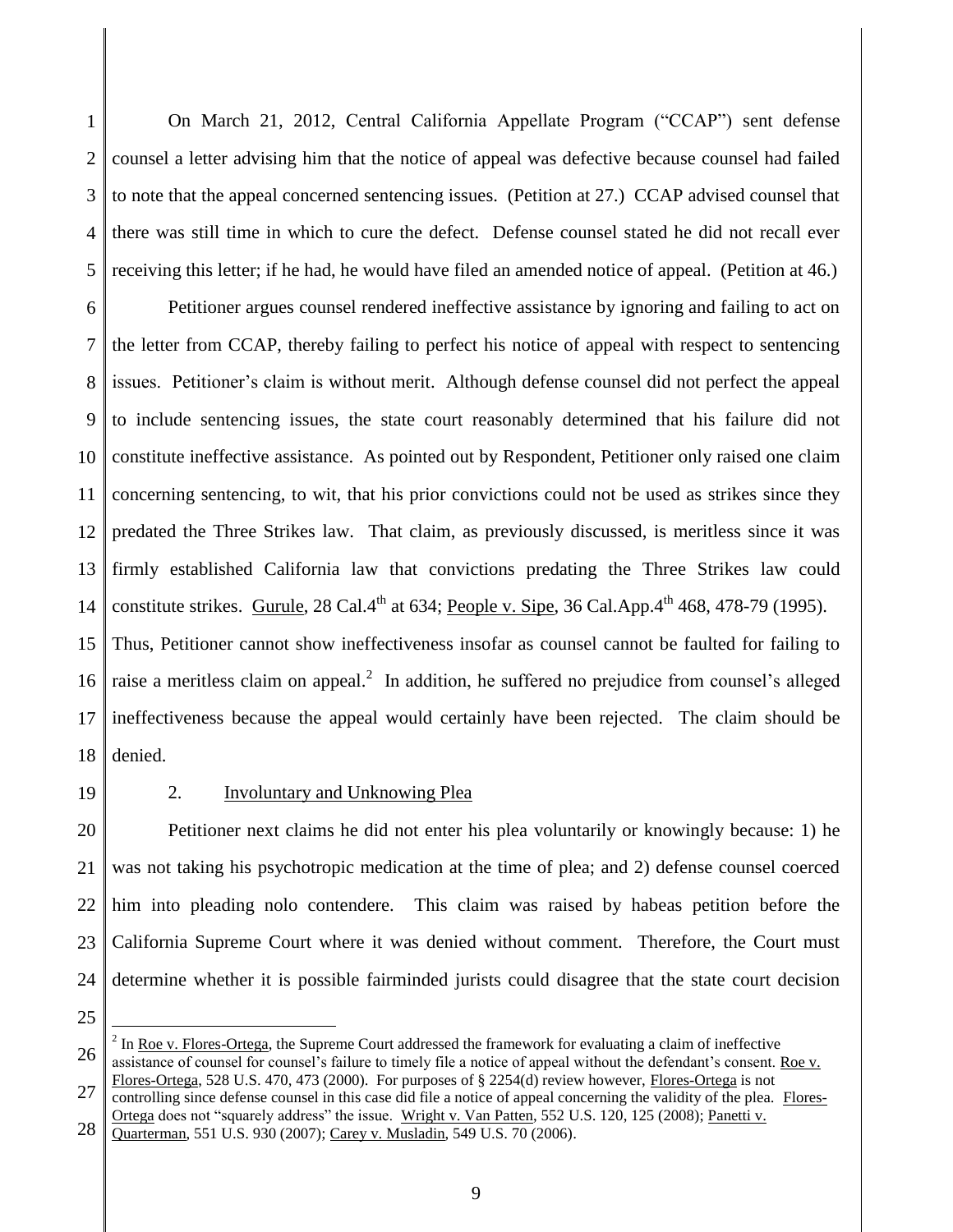1 was inconsistent with the holding of the Supreme Court. Harrington, 131 S.Ct at 784.

2 3 4 5 6 7 8 9 10 11 12 13 A plea of guilty is constitutionally valid only to the extent it is "voluntary" and "intelligent." Brady v. United States, 397 U.S. 742, 748 (1970). In determining whether a plea was knowingly, voluntarily and intelligently made, a reviewing court must accord a strong presumption of verity to the declarations made by a defendant in open court. Blackledge v. Allison, 431 U.S. 63, 74 (1977). "[R]epresentations [made by] the defendant, his lawyer, and the prosecutor at [a plea] hearing, as well as any findings made by the judge accepting the plea, constitute a formidable barrier in any subsequent collateral proceedings." Id. at 73-74. Furthermore, Petitioner's allegations of a coerced plea must be specific and point to a real possibility of a constitutional violation. "[S]ubsequent presentation of conclusory allegations unsupported by specifics is subject to summary dismissal, as are contentions that in the face of the record are wholly incredible." Id. at 74 (citing Machibroda v. United States, 368 U.S. 487, 495-496 (1962)); Price v. Johnston, 334 U.S. 266, 286-287 (1948).

14 15 16 17 18 19 20 21 22 23 24 25 26 27 Petitioner's claims are conclusory and unsupported by any facts. First, Petitioner does not state he was suffering from any adverse effects as a result of not taking his medication. Petitioner states he was not taking his psychotropic medications but merely claims he "could go psychotic going cold turkey" without his medication. (Petition at 7.) Thus, he does not even claim he was mentally compromised let alone establish reasonable grounds to believe he was. A bare allegation of a mental condition is insufficient to undermine the plea's validity. Cacoperdo v. Demosthenes, 37 F.3d 504, 510 (9<sup>th</sup> Cir.1994) (conclusory allegation that defendant was "suffering mental illness at the time the alleged incidents took place and may still be suffering from mental illness" not sufficient to "raise a reasonable doubt concerning [defendant's] competency to stand trial"); see also United States v. Williams, 998 F.2d 258, 267 (5th Cir.1993) (rejecting a defendant's incompetency claim when he "supplied only the bare allegation that he has a 'history of mental problems,' and has been 'under medical and psychiatric care as well as medication.'"). The claim is completely conclusory and does not warrant relief. Jones v. Gomez, 66 F.3d 199, 205 (9<sup>th</sup> Cir.1995).

28

Petitioner also claims defense counsel coerced him into agreeing to the plea bargain by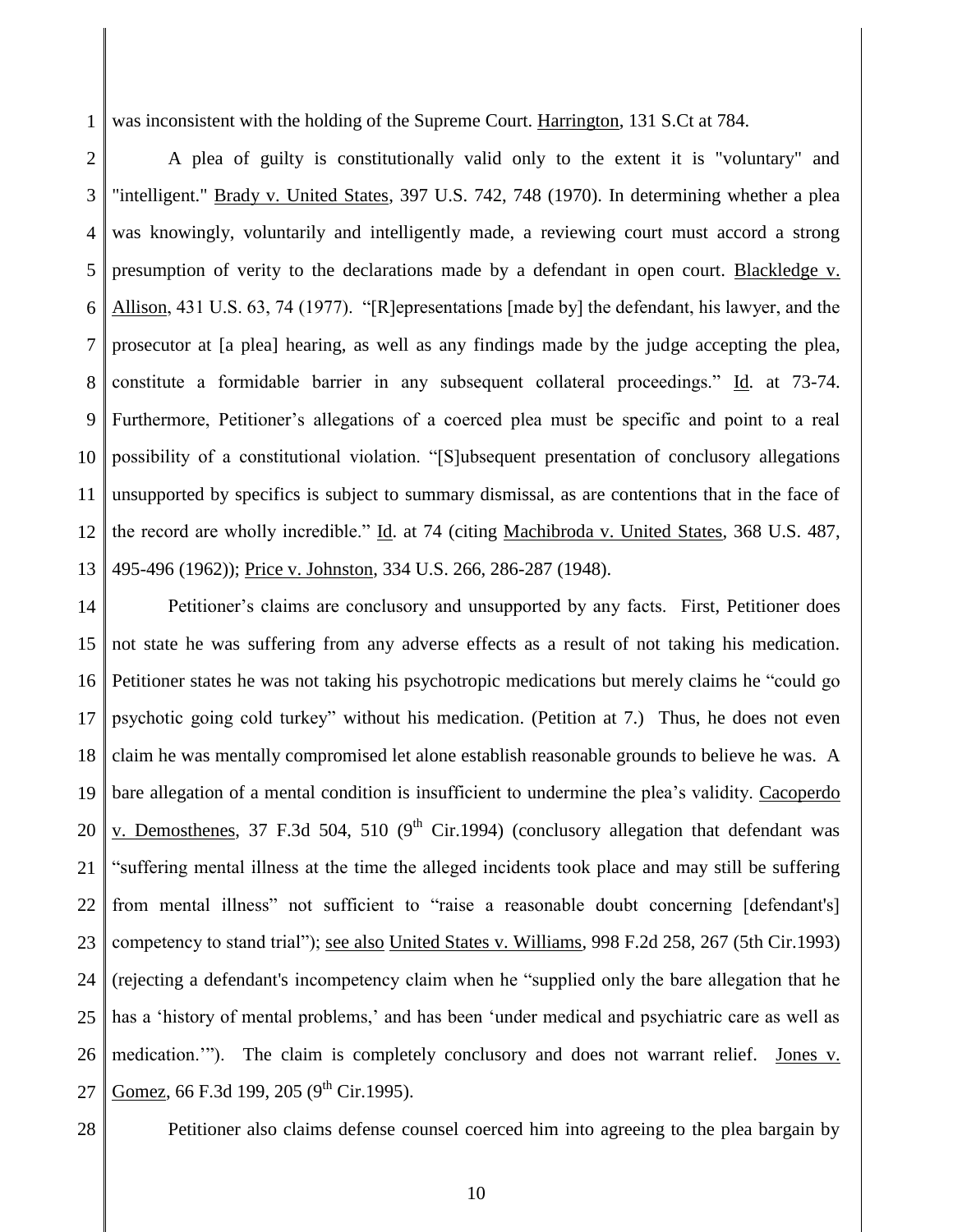1 2 3 4 5 threatening him with a life sentence. As correctly noted by Respondent, although several courts have found that coercion by a defendant's own attorney can render a plea involuntary, see Iaea v. Sunn, 800 F.2d 861, 867 ( $9<sup>th</sup>$  Cir.1986), the Supreme Court has not squarely addressed the issue. Since there is no clearly established Supreme Court authority, habeas relief is unavailable. Wright v. Van Patten, 552 U.S. at 125-26.

6 7 8 9 10 11 12 13 14 15 16 17 18 19 20 21 22 Moreover, the actions Petitioner complains of were not coercive. He states counsel threatened him with a life sentence, but the threat of a life sentence did not come from defense counsel as he had no power to give Petitioner a life sentence. The threat came from the numerous charged felonies and Petitioner's criminal history. The reality was Petitioner faced not just one, but multiple consecutive life sentences pursuant to the Three Strikes law.<sup>3</sup> Defense counsel may have strongly encouraged Petitioner to take the plea deal but this can hardly be considered coercion, especially considering the six-year determinate term Petitioner received under the plea bargain. In any case, defense counsel stated he never pressured Petitioner into taking the deal. (Petition at 45.) He stated he told Petitioner "on numerous occasions in jail and court meetings that [he] was ready, willing, and able to litigate all his cases through preliminary hearing and trial." (Petition at 44-45.) Counsel further advised Petitioner that Petitioner alone had to decide whether to enter a plea and "that he had an absolute right to go to trial on any or all of his cases." (Petition at 45.) When Petitioner stated his indecision, counsel advised him to "simply proceed to preliminary hearing as well as investigate his case further." (Petition at 45.) On the date of the hearing, Petitioner "appeared quite certain that he wanted to enter his plea." (Petition at 45.) For the foregoing reasons, a fairminded jurist could conclude Petitioner's plea was voluntary. The claim should be rejected.

23

 $\overline{a}$ 

# 3. Ex Post Facto and Double Jeopardy

24 25 Petitioner next claims that the doubling of his sentence under the Three Strikes law violated ex post facto and double jeopardy principles, since the prior convictions preceded the

<sup>26</sup> 27 28 <sup>3</sup> Pursuant to California's Three Strikes law at that time (Cal. Penal Code § 1170.12(a)(6), (c)(2), Petitioner was faced with twenty-five-years-to-life sentences on each of the 24 felony counts, and consecutive sentences were required for each felony count "not committed on the same occasion, and not arising from the same set of operative facts . . . ."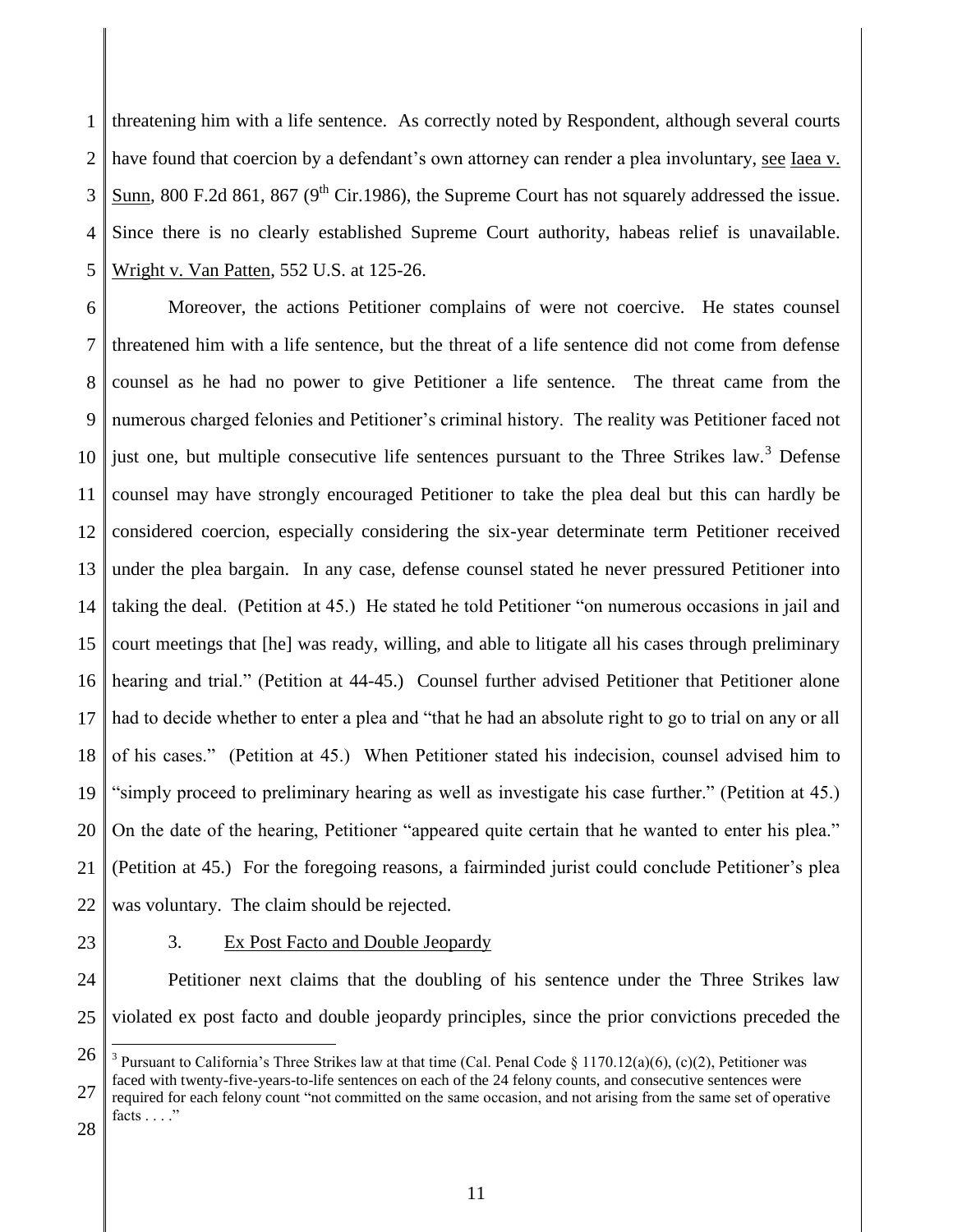1 2 Three Strikes law and therefore could not be considered "strikes." Respondent contends the claim is unexhausted and without merit.

3 4 5 6 7 8 A petitioner who is in state custody and wishes to collaterally challenge his conviction by a petition for writ of habeas corpus must exhaust state judicial remedies. 28 U.S.C. § 2254(b)(1). The exhaustion doctrine is based on comity to the state court and gives the state court the initial opportunity to correct the state's alleged constitutional deprivations. Coleman v. Thompson, 501 U.S. 722, 731 (1991); Rose v. Lundy, 455 U.S. 509, 518 (1982); Buffalo v. Sunn, 854 F.2d 1158, 1163 (9th Cir. 1988).

9 10 11 12 13 14 15 A petitioner can satisfy the exhaustion requirement by providing the highest state court with a full and fair opportunity to consider each claim before presenting it to the federal court. Duncan v. Henry, 513 U.S. 364, 365 (1995); Picard v. Connor, 404 U.S. 270, 276 (1971); Johnson v. Zenon, 88 F.3d 828, 829 (9th Cir. 1996). A federal court will find that the highest state court was given a full and fair opportunity to hear a claim if the petitioner has presented the highest state court with the claim's factual and legal basis. Duncan, 513 U.S. at 365 (legal basis); Kenney v. Tamayo-Reyes, 504 U.S. 1, 8-10 (1992) (factual basis).

16 17 18 19 20 21 22 23 Here, Petitioner did not argue his sentence violated double jeopardy or ex post facto principles before the California Supreme Court. Therefore, Respondent is correct that the claim is unexhausted and should be dismissed. Nevertheless, the claim is meritless and should therefore be denied. 28 U.S.C. § 2254(b)(2). As stated by the Ninth Circuit, "'the enhanced punishment imposed for the later offense is not to be viewed as either a new jeopardy or additional penalty for the earlier crimes, but instead is a stiffened penalty for the latest crime.'" Simpson v. Thomas, 528 F.3d 685, 689-90 (9<sup>th</sup> Cir.2008) (quoting United States v. Kaluna, 192 F.3d 1188, 1198-99 (9<sup>th</sup> Cir.1999) (en banc).

24

## 4. Failure to Provide Copies

25 26 27 28 During Petitioner's initial habeas petition before the state appellate court, defense counsel was invited to respond to Petitioner's claims of ineffective assistance. Defense counsel submitted his response to the appellate court, but later, Petitioner complained that he had not received counsel's response. The appellate court denied the petition. Subsequently, the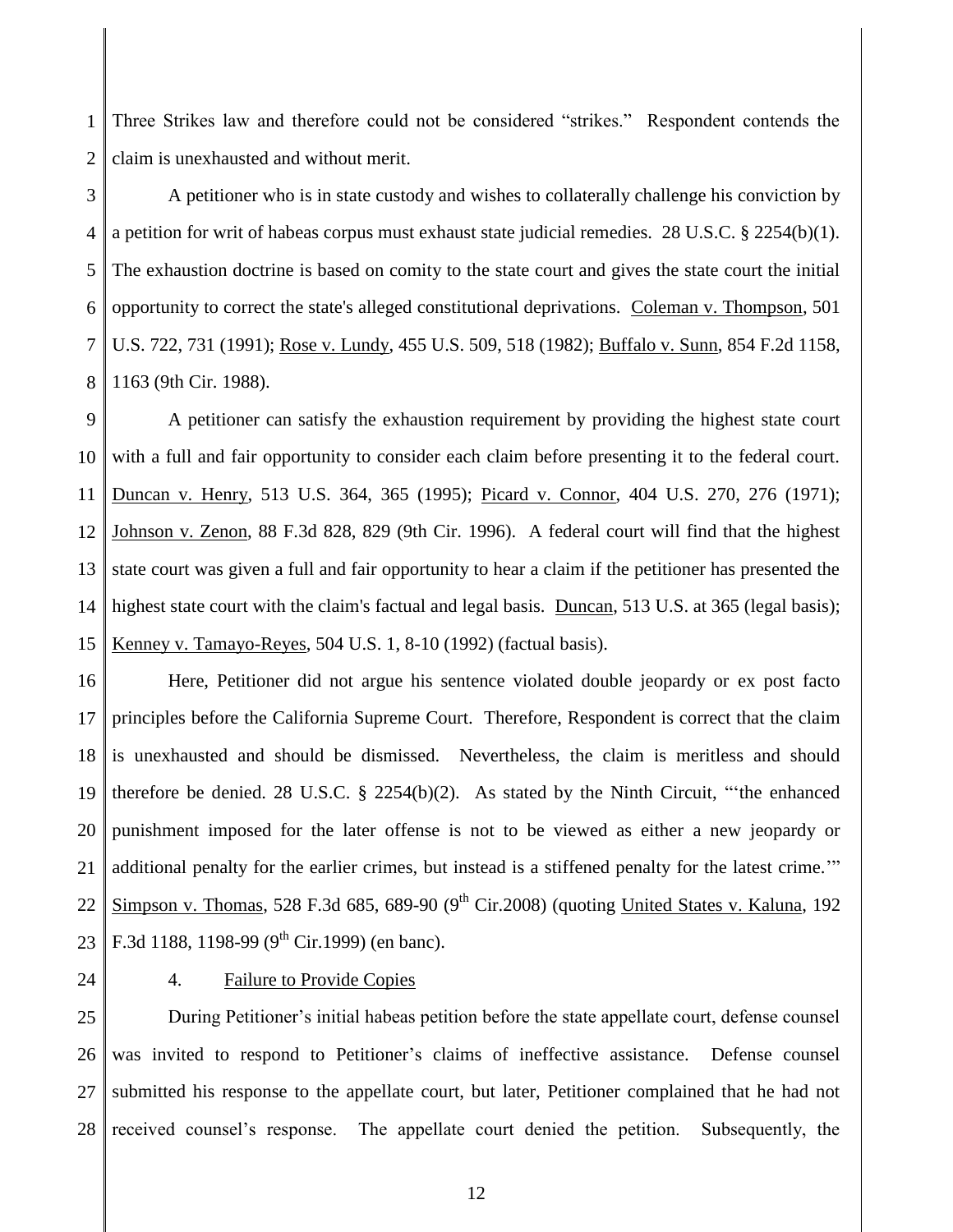1 2 3 4 5 6 appellate court advised Petitioner that it had already rendered its decision, but Petitioner could file a new petition, and the court provided Petitioner with a copy of defense counsel's declaration. Petitioner then filed a new habeas petition in the appellate court wherein he responded to counsel's declaration. Again, the petition was denied. Petitioner now claims he was denied his due process rights when defense counsel failed to provide him with his declaration during the initial habeas proceeding.

7 8 9 10 11 Respondent correctly argues that the claim is not cognizable, because "federal habeas relief is not available to redress alleged procedural errors in state post-conviction proceedings." Ortiz v. Stewart, 149 F.3d 923, 939 (9<sup>th</sup> Cir.1998). In addition, Petitioner suffered no prejudice since the appellate court did consider Petitioner's arguments during the second habeas proceeding. The claim should be rejected.

- 12 ///
- 13 ///
- 14 ///
- 15 ///
- 16 ///
- 17 ///
- 18 ///
- 19 ///
- 20 ///
- 21 ///
- 22 ///
- 23 ///
- 24 ///
- 25 ///
- 26 ///
- 27 ///
- 28 ///